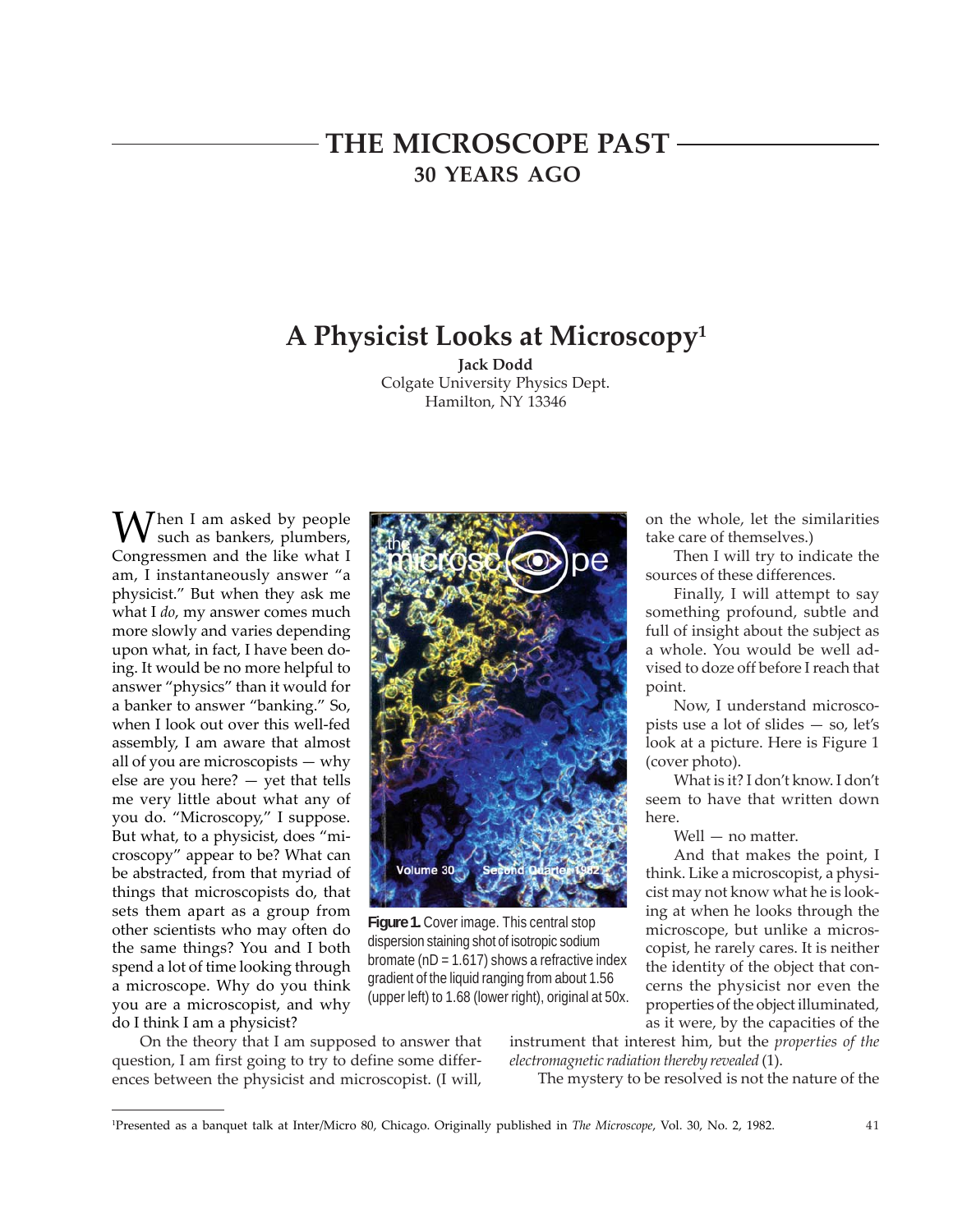

**Figure 2.** A reflected oblique-lighted micrograph of halftone dots was cut in half vertically and one half was inverted to the other half, original at 25x.

object, but the nature of the light that illuminates it!

What is light? What is the unique phenomenon of space and time, this manifestation of energy and momentum, this yardstick of the universe that lays down its length again and again with invariant speed, that carries news of the origins of the universe, and of the birth of a single cell, that is only perceived at the cost of its extinction?

Let us begin with the common experience of perception. When we *see*, something happens on two entirely different levels. First, there is the physical transport of momentum and energy distributed in space and time into the eye. This distribution of energy and momentum is then absorbed — used up, irrevocably changed — and in that moment of destruction arises again, transfigured and purified and stripped of physical attributes, as *information*. It is this second level, that of the image as *information* that leads us to say "I see!" (2).

I think we cannot fully appreciate what either the physicist or the microscopist experiences until we recognize the subtleties of this act of perception.

Let me play microscopist for a moment. Let's look again at Figure 1.

What do I *see*?

Well, colors, of course, and spatial variations in brightness. And physically, that's all. But let the transformation occur that orders these direct excitations into that sequence of events I call information, and I "see" shapes. I recognize — an act of the mind, possible only by comparison with previous perception — I recognize that these are crystals of some sort, and the colors are those characteristic of interference phenomena, a peculiar property that light can exhibit under certain predictable conditions. Again, I know this from previous experience. Further, I know from the dark field that light not passing through crystals does not become visible to me at all. I infer from this that the crystals are in one leg of a compound interferometer set to work with a phase shift of radians between the two beam paths. If that doesn't ring a bell, I'll just say for short that this is dispersion staining.(3)

Already you can see another difference between physics and microscopists. Physicists like to devise complicated explanations for things that go on around us, while microscopists like to name and use these things, usually for some other end.

But the real point of this example is that the image seen, in the human sense of the word, is an inextricable mix of external events that exist whether or not observed, with a stored matrix of information which exists only in the mind of the observer.

Will it surprise anyone if I maintain that, in the world of the microscopist, almost all of the meaning he gleans from looking through that little tube is already present in his own brain? That all the image does is help him select, from that vast catalog of the mind, the identifying label of asbestos, or blood, or iron oxide, or fly ash? That in the hands of one *without* such a catalog at his command — *me*, for instance — all these images are just more or less pretty?

But you can see how this is so by finding, just once, something under the microscope that you have never seen before. *You cannot recognize it.* And no amount of staring will help. You can describe it, but you can't say what it *is*. The determination of identity, the act of recognition, must be made by other means, using other information.

Let me show you the evidence for this statement — not by showing the unknown, but the unknowable.

Look at Figure 2. Which are depressions? Which are elevations? With a little effort you can make them look either way, right? Just turn the page upside down. But which *are* they? Alas — I don't know. You don't know. Nobody knows. The information that would settle the matter was not recorded by the film. In the kingdom of the one-eyed, the depth dimension *does not exist*. And the attempt to impose depth upon a picture that does not have it may give ambiguous results — or worse!

For example, Figure 3 shows a sketch of a triangle. Would you like to have one in your home? What is the matter with the drawing? Why, nothing. It's a perfectly good drawing. Shown to a member of a culture in which perspective drawing has not yet emerged, this sketch would elicit no special confusion. It will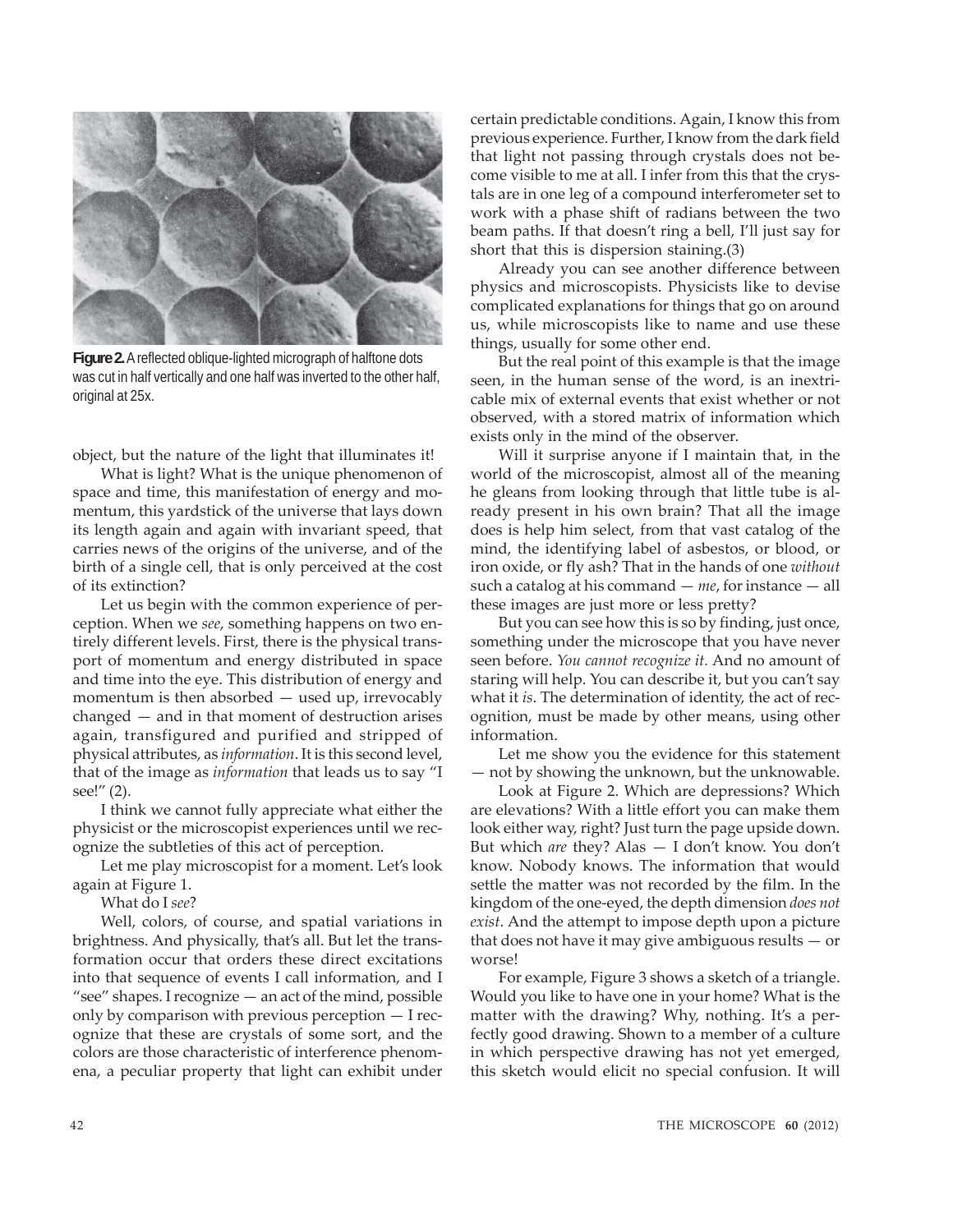#### THE MICROSCOPE PAST | JACK DODD



**Figure 3.** An "impossible triangle" derived by L.S. Penrose and R. Penrose of Imperial College, London.

look exactly like what it is  $-$  some lines on a piece of paper. Can you see it that way? I can't. But, to paraphrase Cassius, the fault, dear friends, lies not in the image, but in our interpretation of it! We insist upon trying to identify these lines with something else, something that exists only in our minds, something belonging to the class of solid objects we have known. And it doesn't belong (4).

Or does it? Figure 4 shows a *photograph* of one. How about that?

Figure 5 show the same object form a different camera angle. Like the hills and valleys, the secret of *this* optical illusion is in the *suppression of information* in this case, too, of the depth dimension.

Now look at Figure 6. It is quite evidently a picture of a shadowed three-dimensional object, right? Well, of course you know better. The light variations are the result of differential interference contrast microscopy, and generally have very little to do with the shape of the object. Yet, for the life of me, I see that third dimension *and in fact from the picture alone* you can't prove that the dimension isn't really there. Either interpretation is possible: It might be a Nomarski differential interference contrast image or it might be a sidelighted three-dimensional object. The information needed to decide which is not in the picture. It has to be in your mind, or the picture is truly ambiguous. Figure 7 shows Hoffman modulation contrast, which produces a similar ambiguity.

An artist named Escher has played with the depth dimension in striking ways.



**Figure 4.** A model of the "impossible triangle."



**Figure 5.** A slightly different view of the model in Figure 4.

Give Figure 8 to your local carpenter to build.

Or, look at Figure 9. Before you get up on that ladder, check your insurance!

And in Figure 10 we have a scene right from the Wizard of Oz.

A more subtle ambiguity is shown in Figure 11 by Paul Fischer. Where does the face become the girl?

Figure 12 is another Escher. Where do the birds become fish? Again, the key to these paradoxical ambiguities is not in the pictures, but in the mind  $-$  in the eye of the beholder. Neither bird nor fish exists on this piece of paper, but only shadings of light and dark. The rest is in you and me. The stairs in Figure 10 don't lead up or down; there are no stairs, only streaks of light and dark.

A microscopist is first, last and always an observer, and what he brings to his profession is proportional to his catalog of recognizable patterns. Everything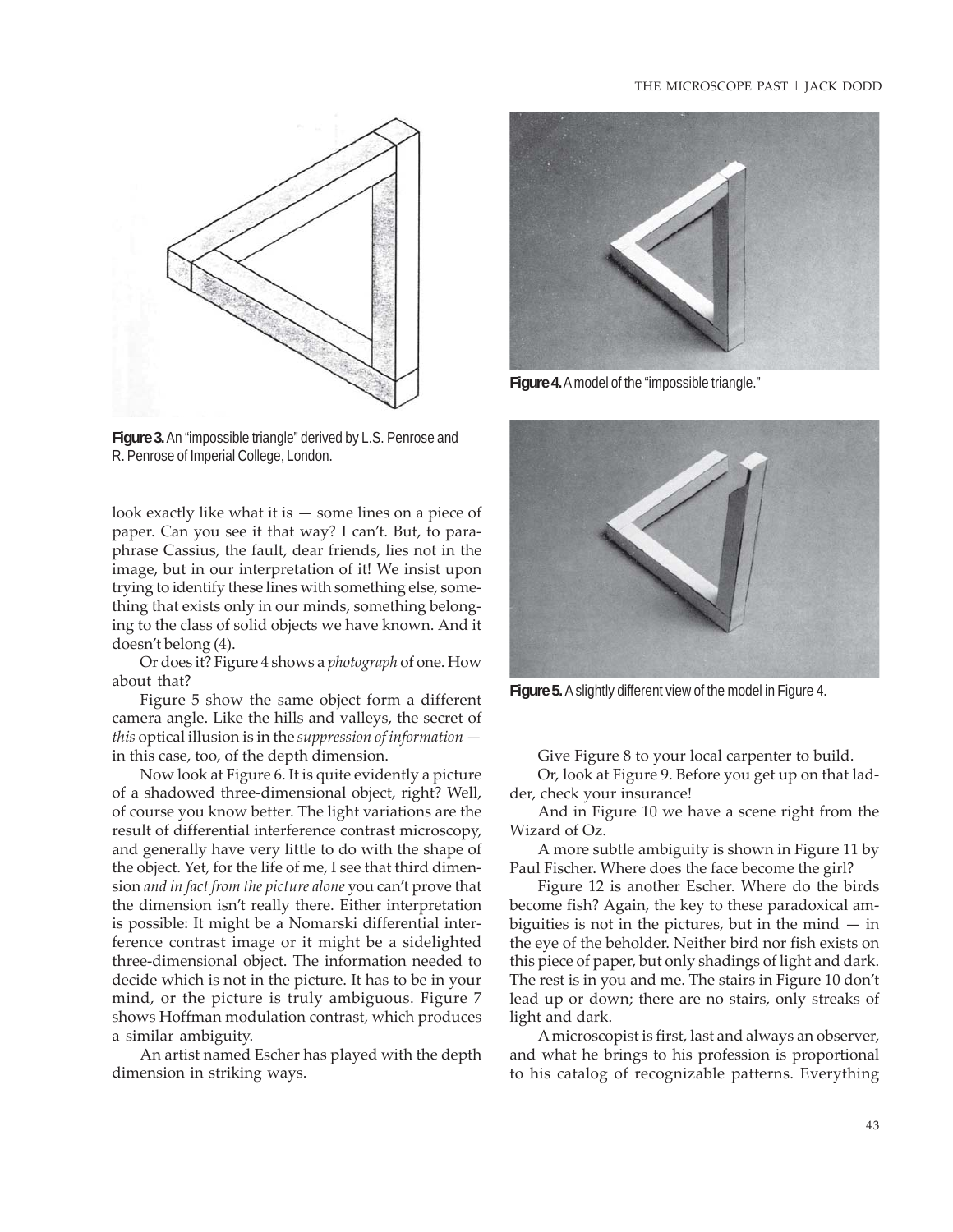

**Figure 6.** A dandruff flake with Nomarski differential interference contrast, original at 40x; by John G. Delly of McCrone Associates.



**Figure 7.** Cellular detail of spirogyra.

springs to from this. But the information presented to the microscopist is always partial, never complete. *He* must add the missing bits from the catalog of his mind. And it is not necessarily true that everything he thereby "sees" exists!

We have seen examples of ambiguity. Now let's look at something that's just plain wrong. Figure 13 (color plate) is a photomicrograph of a microelectronics component. You see colors. They are *not* real. These are colors created by arbitrarily assigning colors to X-ray wavelengths generated by the microprobe. Any other assignment would be equally acceptable. That this photograph is not "true" is something we accept without a qualm. In fact, information unobtainable from an ordinary photograph is presented clearly in this artificial manner and so we readily accept the distortions.

Now, how does all of this appear to a physicist?

First, let me remind you that to me the object of study is not what one puts on the microscope slide, but what one puts *through* the slide; the light. As far as I am concerned, the object on the slide is but another processing tool. I am interested in how it works, but not what it is. The light — or electron, or ultrasonic waves — but especially the *light* draws the physicist as a candle flame draws a moth. The more I learn about electromagnetic energy the more fascinating and challenging the topic becomes. From one point of view, light is an especially simple manifestation of a boson field theory. For light only two polarizations exist, the third polarization being suppressed by the Lorentz transformation's limiting properties at  $v = c$ . In this particular picture, light has zero rest mass: the electromagnetic field is of infinite range and is renormalizable. The fine structure constant is less than unity, so that perturbation theory always converges and so on and so on. I see your eyes becoming glassy. I understand; I feel the same way about the microscopical differentiation of serpentine and amphibole asbestos.

From another viewpoint, light is a mechanical system with a certain number of degrees of freedom, that number being proportional to the numerical aperture of the beam and to the time of exposure. How an object encodes its nature on that system has been completely understood for only about 20 years, and even now remarkable new theoretical and experimental results are still emerging. Only two years ago, Emil Wolf first proved that, by spatial filtering alone, it is possible to generate a beam of light of *any desired degree of coherence* — as coherent in space and time as any laser. Subsequently, this was accomplished experimentally and a laser-like beam was constructed from a diffuse thermal source (5, 6).

Within the last few years, remarkable advances have been made in image reconstruction from the incoherent superposition of image slices (7). These advances have been fueled by the development of the body scanner, and the new field of medical tomography has lead to the burgeoning of million-dollar instruments which will either save all of our lives or bankrupt medical services in the nation — maybe both. Yet did you know that these image reconstructions are not known to be correct? That they have not been proved to be unique, not in even a single case? This is a special case of the general unsolved problem of the reconstruction of the complete far field from its magnitude only. This is called the *phase* problem, and is of practical importance in such diverse applications as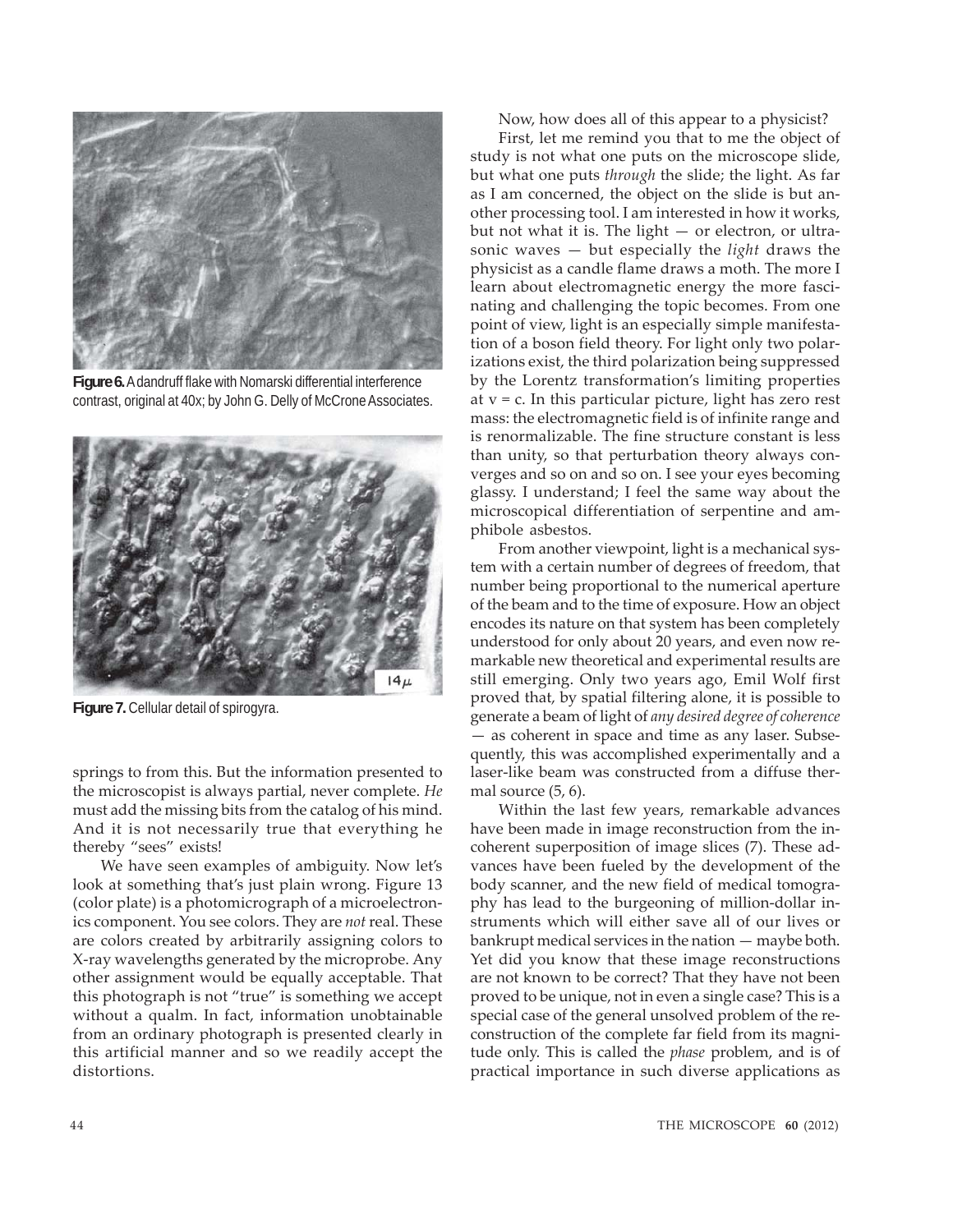### THE MICROSCOPE PAST | JACK DODD



**Figure 8.** An unusual cube.



**Figure 9.** Check your insurance before ascending this ladder. Copyright © Beeldrecht, Amsterdam/VAGA, N.Y. Collection Gemeentemuseum, The Hague, 1981.



**Figure 10.** Ascending? Or descending? Copyright © Beeldrecht, Amsterdam/VAGA, N.Y. Collection Gemeentemuseum, The Hague, 1981.

imaging through a turbulent atmosphere or through a translucent mounting medium, imaging of crystal lattice from an X-ray diffraction pattern, and, of course, tomography.

It is almost certain that the phase problem is truly insoluble in the sense that the phase of a wave, once discarded, cannot generally be resurrected from the amplitude distribution alone. Of course, that doesn't stop us from trying (8). Yet if that is true, then a tomographic reconstruction is only one of an infinite number of possible images, all consistent with a single set of input data. Think of that the next time your doctor wants to give you a brain transplant on the basis of a single tomographic scan!

But if these reconstructions are not unique, then how is it that different scans of the same object do in fact lead to practically identical reconstructions? Is it that the infinity of *possible* reconstructions occupy such a narrow slice of image space that differences among them are almost sure to be negligible? And, how sure is "almost" sure?

Recently, a new development in imaging theory has appeared which fascinates me. I want to share with you the excitement I feel at the novelty and prom-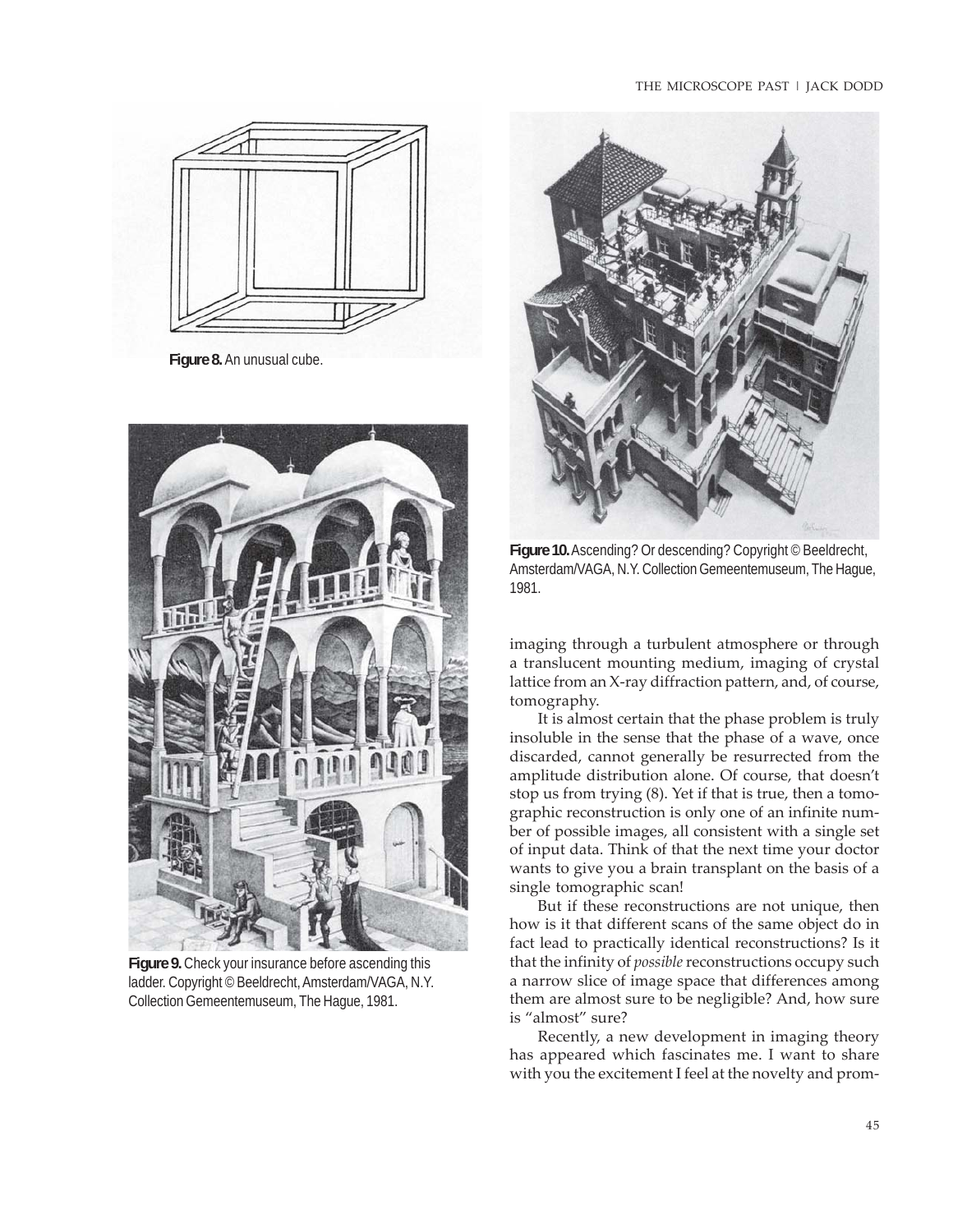

**Figure 11.** Man ↔ girl. Copyright © Beeldrecht, Amsterdam/VAGA, N.Y. Collection Gemeentemuseum, The Hague, 1981.



**Figure 12.** Birds ↔ fish. Copyright © Beeldrecht, Amsterdam/ VAGA, N.Y. Collection Gemeentemuseum, The Hague, 1981.

ise of this departure from conventional lenses and mirrors.

Imagine an image illuminated with a plane coherent wave. In the far field we find the diffraction pattern of the object which, as we all know, contains all of the information out of which we may construct an image. Conventionally, we capture this information by suitable detectors distributed over the far field. But suppose we can place only two fixed detectors out there. Is there any way to reconstruct the image form the output of these detectors only?

Well, it turns out that if one records coherently

their output using illumination whose wavelength can be changed over a suitable range, then an image can be constructed from the data set. The numerical aperture of the detector *does not matter*. The detector can be a point, for all that. A wavelength range of the 100 nm centered about 500 nm will, in principle, enable image resolution of 2.9 nm. And this may all be done without a single lens or mirror anywhere in the system! Think of it! Microscopy without lenses! All you need is a tunable laser, a couple of coherent photodetectors, a large digital computer, and  $-$  oh yes, a few megabucks.

Well, I told you I was no microscopist.

But — to a physicist, the study of light is the study of physical reality in its purest and simplest form. Almost anything one does with such an entity is certain to be informative. The basic laws of physics are best displayed by simple systems which can be exhaustively analyzed. And to a physicist, each experiment and each theoretical construct is carried out for that purpose; to display, to *illuminate* — pun intended — the basic laws of physics.

If the goal of the microscopist is to expand his knowledge so that he can identify at a glance anything small enough to fit between the objective and the stage of a microscope, then it would have to be said that the goal of the physicist must be to write a theory of the universe so comprehensive that anything the microscopist sees when he looks through the microscope is contained within that theory as a predictable special case.

We both have some way to go, and it is evident that we need each other's help.

I have now gone on a long time without a picture. That's not fair to microscopists, is it?